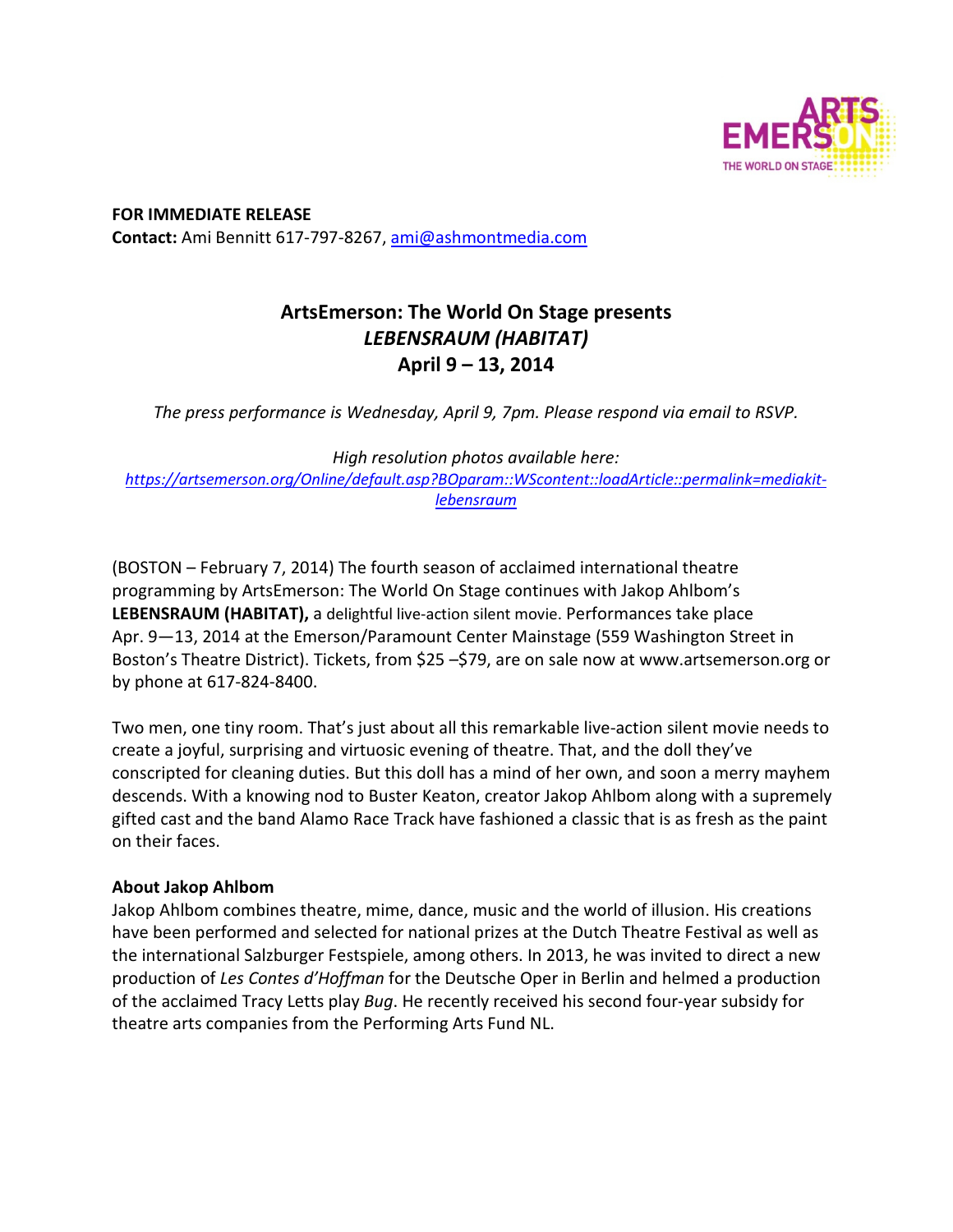#### April 9‐14, 2014 **LEBENSRAUM (HABITAT)**

By Jakop Ahlbom Conceived and Directed by Jakop Ahlbom Original music by Alamo Race Track

#### **Performances:**

Wednesday, Apr. 9, 7PM Thursday, Apr. 10, 7:30PM Friday, Apr. 11, 8PM Saturday, Apr. 12, 2PM Saturday, Apr. 12, 8PM Sunday, Apr. 13, 2PM

#### **About ArtsEmerson**

ArtsEmerson was established by Emerson College to program the beautifully restored 590‐seat Emerson/Paramount Center Mainstage; the versatile, intimate Jackie Liebergott Black Box Theatre ("The Jackie"), which can seat up to 150 people; the state‐of‐the‐art 170‐seat Bright Family Screening Room (all located within the Emerson/Paramount Center, a cornerstone in the revitalization of downtown Boston); and the beloved, historic 1,186‐seat Emerson/Cutler Majestic Theatre in the heart of the Theatre District, fully restored by Emerson in 2003. Under the leadership of Rob Orchard, ArtsEmerson gives Boston audiences a new level of cultural choice, bringing live professional American and international stage work to its four distinct venues as well as films and music. For more information, visit www.artsemerson.org.

### **About Emerson College**

Located in Boston, Massachusetts, opposite the historic Boston Common and in the heart of the city's Theatre District, Emerson College educates individuals who will solve problems and change the world through engaged leadership in communication and the arts, a mission informed by liberal learning. The College has 3,660 undergraduates and 829 graduate students from across the United States and 50 countries. Supported by state-of-the-art facilities and a renowned faculty, students participate in more than 80 student organizations and performance groups. Emerson is known for its study and internship programs in Los Angeles, Washington, D.C., the Netherlands, London, China, and the Czech Republic. A new permanent facility on Sunset Boulevard is being constructed for its L.A.‐based program, estimated to be completed by January 2014. For more information, visit www.emerson.edu.

‐30‐

### **On Sale Now at ArtsEmerson:**

March 6‐15, 2014, **A MIDSUMMER NIGHT'S DREAM**‐**Bristol Old Vic**, **United Kingdom,**  Emerson/Cutler Majestic Theatre April 1‐6, 2014, **NOT BY BREAD ALONE**‐**Nalaga'at Theater Deaf‐Blind Acting Ensemble, Israel,** 

Emerson/Paramount Center Mainstage